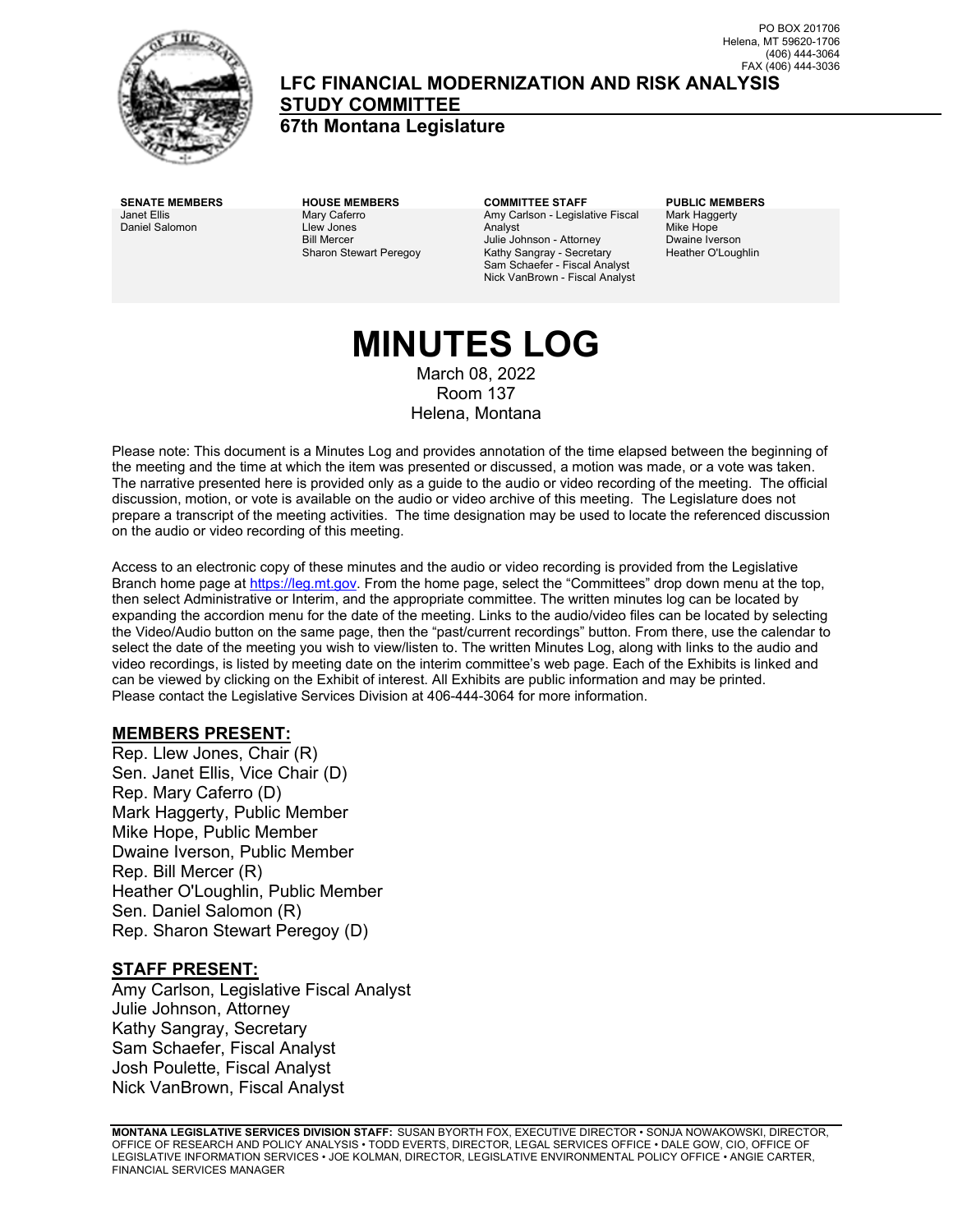### **AGENDA [\(Attachment 1\)](https://leg.mt.gov/content/publications/fiscal/2023-Interim/March-2022/MARA-Agenda-March.pdf)**

#### **VISITORS' LIST [\(Attachment 2\)](https://leg.mt.gov/content/publications/fiscal/2023-Interim/March-2022/March-MARA-Testimony-Requests.pdf)**

#### **COMMITTEE ACTION**

## **CALL TO ORDER/ROLL CALL**<br>08:05:20 Rep. Llew Jones-

- Rep. Llew Jones-R called the meeting to order at 8:05 AM.
- 08:05:48 Chair Jones introduced the agenda.
- 08:06:04 Josh Poulette, Legislative Fiscal Division (LFD), introduced speakers and an overview of topics to be discussed.
- 08:12:34 Rep. Caferro joined the meeting.

### **Healthcare into 2040: Trends, Challenges, and Opportunties**

Dr. Robert Sonora, Associate Director of BBER, Professor of Economics, University of Montana, presented on healthcare. **[EXHIBIT 8](https://leg.mt.gov/content/publications/fiscal/2023-Interim/March-2022/sonora_bber.pdf)** 08:25:42 Mike Hope joined the meeting. 08:41:54 Chair Jones asked if Dr. Sonora's analysis considered the impact of the proposed medical schools in Great Falls and Billings. 08:43:00 Dr. Sonora explained that the impacts of the Great Falls medical school was considered but there are a lot of unknowns at this point. He also said that Washington, Wyoming, Alaska, Montana, Idaho Regional Medical Education Program (WWAMI) has reached out to him to conduct a study as well. 08:43:44 Rep. Mercer asked if Dr. Sonora has studied the capacity created by both the private institutions and the university systems to meet the demand for nurses. 08:44:44 Dr. Sonora said there is demand for both physicians and nurses, but the capacity of the education system to train them and attracting people to the nursing profession are the challenges. 08:46:18 Rep. Mercer asked if data exists that would indicate if there is adequate capacity to train nurses. 08:46:45 Dr. Sonora answered that the data does exist, but he is not comfortable commenting on the capacity for training. 08:46:51 Rep. Mercer asked how the current number of declared nursing students compares to historical data. 08:47:34 Dr. Sonora is not familiar with those kinds of patterns in education. 08:47:59 Rep. Mercer asked for clarification on the provision of health care in rural areas versus care for Native Americans, and the availability of Indian Health Services. 08:49:52 Dr. Sonora explained more about Indian Health Service funding and how each tribe provides health care services. He added that Native American patients are more likely to be in rural areas and they face different health issues than the rest of the population. 08:51:24 Rep. Caferro asked for an explanation of the increased infant mortality rates and the uninsured rate in rural versus urban areas. 08:52:05 Dr. Sonora offered several explanations for why infant mortality rates are higher in rural areas and why insured rates are lower. 08:54:16 Rep. Caferro asked about the future of brick and mortar hospitals.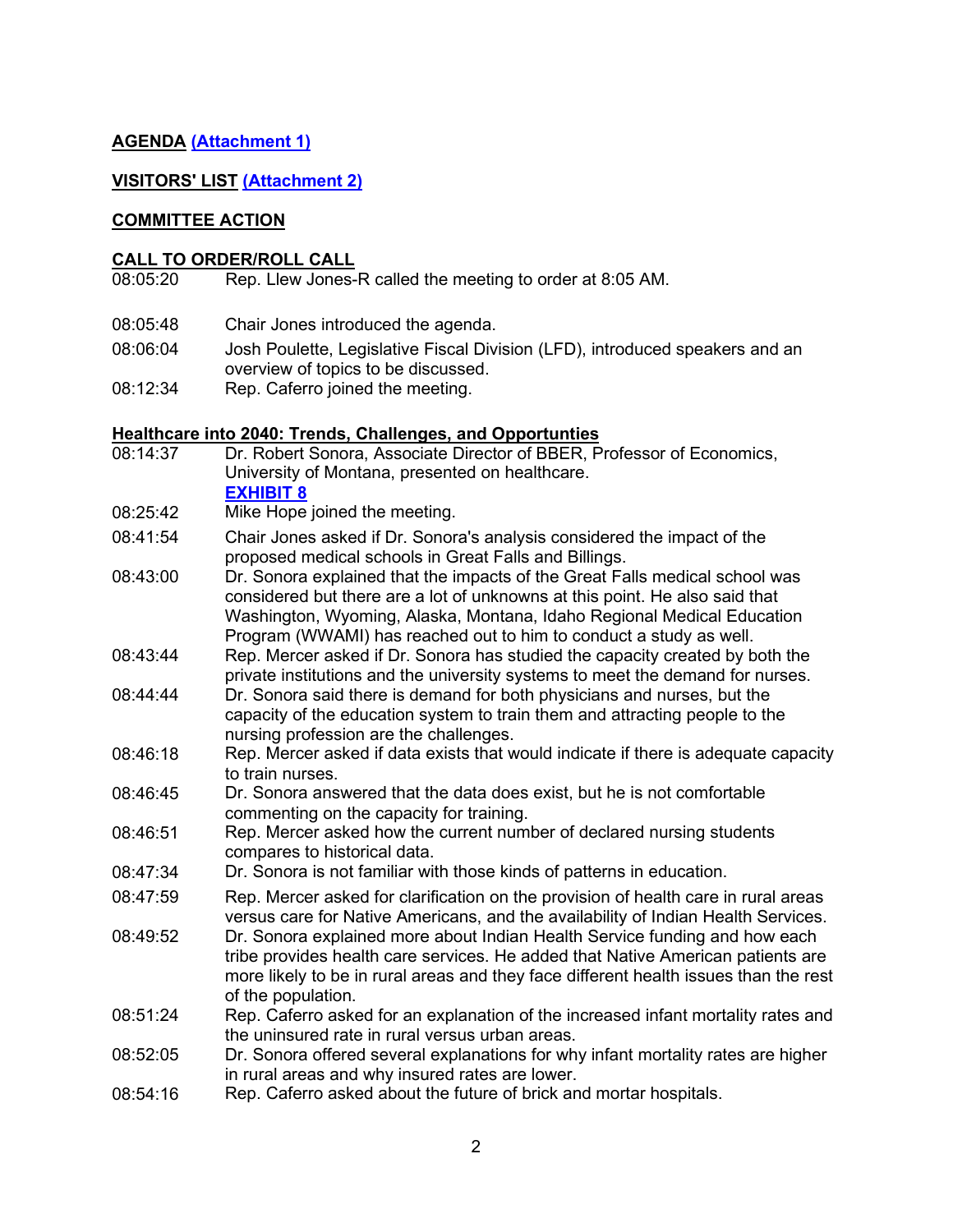| 08:54:40 | Dr. Sonora discussed the impact of tele-health and the demand for services and<br>how these variables may lead to a move toward larger health care hospitals.                                                                                                                                                                                                                                |
|----------|----------------------------------------------------------------------------------------------------------------------------------------------------------------------------------------------------------------------------------------------------------------------------------------------------------------------------------------------------------------------------------------------|
| 08:56:16 | Mr. Haggerty asked Dr. Sonora how other countries have solved the labor                                                                                                                                                                                                                                                                                                                      |
|          | shortage, or if they are experiencing the same challenges.                                                                                                                                                                                                                                                                                                                                   |
| 08:56:46 | Dr. Sonora explained the onerous hoops students need to go through to become<br>a physician and these challenges are greater than other countries. Other issues<br>are the unknown cost of services, the lack of focus on preventative care and<br>how these factors contribute to people not seeking care early which leads to<br>higher costs to address more serious health issues later. |
| 08:59:47 | Rep. Mercer asked for the source of the data on the urban and rural numbers.                                                                                                                                                                                                                                                                                                                 |
| 09:00:05 | Dr. Sonora said he will confirm the source and will get back to the committee.                                                                                                                                                                                                                                                                                                               |
| 09:00:35 | Chair Jones asked Mr. Poulette to report back to the committee on a series of<br>topics to explore.                                                                                                                                                                                                                                                                                          |
| 09:05:27 | Mr. Iverson asked about the average age of nurses and the impact of<br>retirements and twelve-hour shifts on the nursing shortage. He also commented<br>that nurses are the ones delivering the care and because of the shortage some<br>of those delivering the care lack specific nursing skills.                                                                                          |
| 09:06:39 | Sen. Salomon asked if the ability of hospitals to have residency slots included<br>critical care hospitals.                                                                                                                                                                                                                                                                                  |
| 09:06:57 | Chair Jones explained residency slots in hospitals and the need for supervising<br>doctors and that slots could rotate through critical care hospitals if there is a<br>supervising doctor. He thanked Dr. Sonora for his presentation.                                                                                                                                                      |
| 09:07:47 | Mr. Poulette said he will find answers to the questions.                                                                                                                                                                                                                                                                                                                                     |
| 09:10:03 | Carrie Cochran-McClain, Chief Policy Officer, National Rural Health Association,<br>presented on rural healthcare in 2040 and trends, challenges, and opportunities.<br><b>EXHIBIT 9</b>                                                                                                                                                                                                     |
| 09:58:38 | Ms. O'Loughlin asked for clarification on the Rural Emergency Services provider<br>model and the role of the state.                                                                                                                                                                                                                                                                          |
| 09:59:08 | Ms. Cochran said the state does not need to submit a demonstration waiver,<br>they will do licensure of facilities and she can get more information for the<br>committee.                                                                                                                                                                                                                    |
| 09:59:58 | Ms. O'Louglin asked about the Pennsylvania rural health model and the<br>reference to the global budget, and how that impacts access to mental health<br>services.                                                                                                                                                                                                                           |
| 10:00:37 | Ms. Cochran-McClain can get more information from other states that address<br>that issue specifically.                                                                                                                                                                                                                                                                                      |
| 10:01:16 | Chair Jones asked for an explanation of summarized global budget.                                                                                                                                                                                                                                                                                                                            |
| 10:01:35 | Ms. Cochran explained how providers are paid.                                                                                                                                                                                                                                                                                                                                                |
| 10:02:40 | Chair Jones asked for Ms. Cochran-McClain's thoughts on the growing anger<br>that Federally Qualified Health Clinics (FQHC), who receive higher<br>reimbursement rates and typically operate 8am to 5pm, are impacting the<br>survivability of 24/7 critical access facilities.                                                                                                              |
| 10:03:44 | Ms. Cochran-McClain agreed that is an issue and further elaborated on that<br>topic.                                                                                                                                                                                                                                                                                                         |
| 10:06:44 | Sen. Ellis asked for the definition of 'rural' in the context of the presentation.                                                                                                                                                                                                                                                                                                           |
| 10:07:06 | Ms. Cochran-McClain said there is not an easy definition and it really depends<br>on the programs and the resources.                                                                                                                                                                                                                                                                         |
| 10:09:29 | Rep. Mercer asked about rural healthcare workers and the distinction between<br>metro and non-metro.                                                                                                                                                                                                                                                                                         |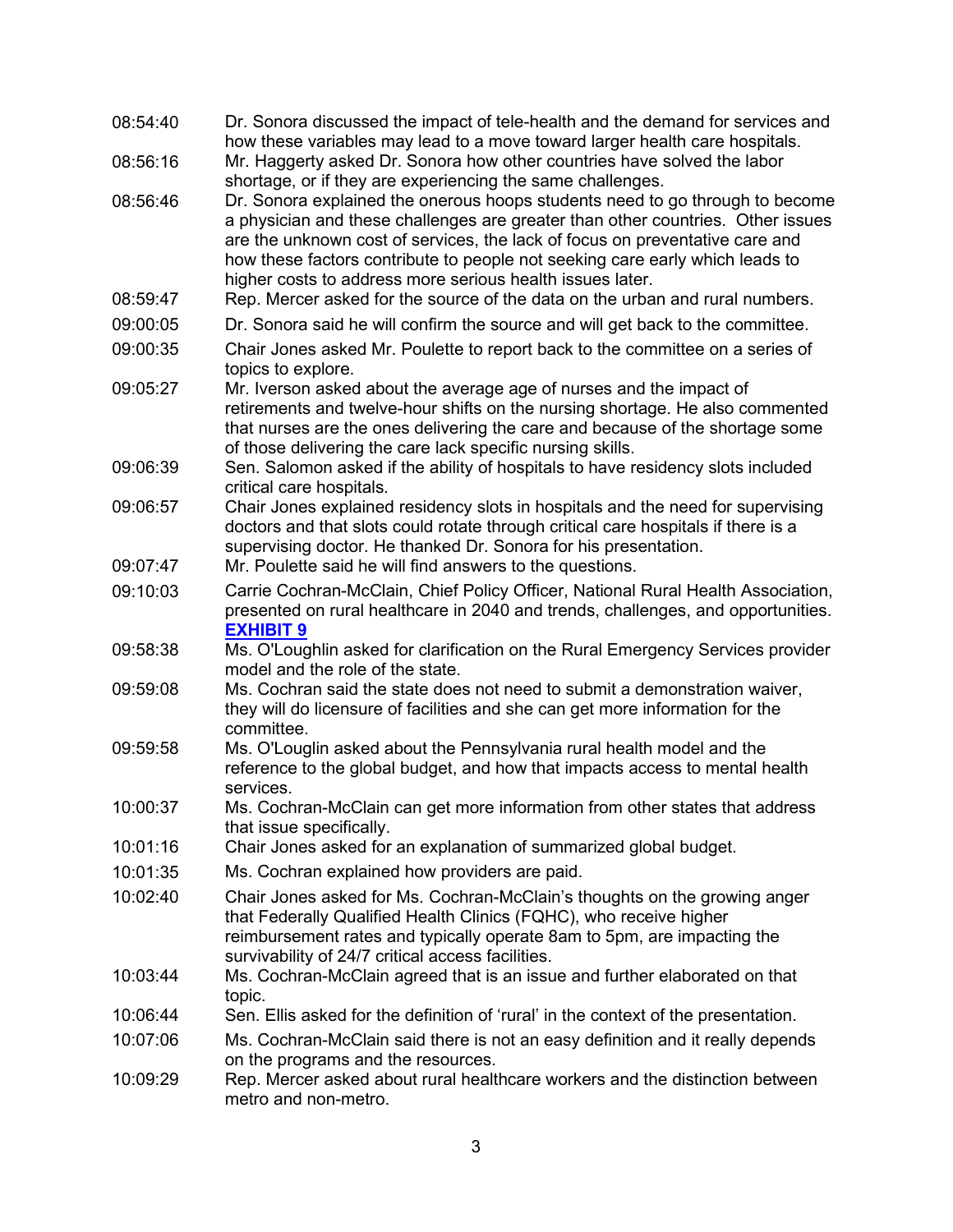| 10:10:09 | Ms. Cochran-McClain clarified that non-metro is the same thing as rural.                                                                                                                 |
|----------|------------------------------------------------------------------------------------------------------------------------------------------------------------------------------------------|
| 10:10:20 | Rep. Mercer asked for further clarification on what defines 'metro'.                                                                                                                     |
| 10:10:46 | Ms. Cochran-McClain explained that metropolitan areas are defined by a<br>population of 50,000 or more.                                                                                  |
| 10:12:02 | Chair Jones asked about the risk of rural hospitals closing and the link to<br>Medicaid Expansion.                                                                                       |
| 10:12:34 | Ms. Cochran-McClain said she sees more rural hospital closures in non-<br>expanded states.                                                                                               |
| 10:13:31 | Chair Jones asked about reimbursement rates for Medicaid.                                                                                                                                |
| 10:14:40 | Ms. Cochran-McClain deferred that question to Ms. Boozang who will discuss<br>that in her remarks.                                                                                       |
| 10:15:29 | Ms. O'Loughlin asked if we should expect trends in healthcare to be forecasted<br>differently due to COVID.                                                                              |
| 10:16:50 | Ms. Cochran-McClain explained work force challenges and increased<br>vulnerability of health care facilities and the work to be done to sustain the rural<br>health care infrastructure. |
| 10:19:45 | Mr. Poulette added that there were provider shortages pre-COVID and COVID<br>exacerbated that trend.                                                                                     |
| 10:20:20 | Ms. Cochran will send further information.                                                                                                                                               |
| 10:20:43 | Chair Jones thanked Ms. Cochran-McClain.                                                                                                                                                 |
| 10:21:19 | <b>Break</b>                                                                                                                                                                             |
| 10:31:01 | Mr. Poulette introduced the next speaker.                                                                                                                                                |
| 10:32:25 | Patti Boozang, Manatt, gave presentation on leveraging Medicaid to drive value<br>in state health care delivery.<br><b>EXHIBIT 10</b>                                                    |
| 10:48:15 | Chair Jones commented on the number of enrollees in Medicaid.                                                                                                                            |
| 10:48:37 | Ms. Boozang continued with her presentation on Medicaid.                                                                                                                                 |
| 11:14:01 | Chair Jones asked why Montana has a lower share (compared to other states)<br>of the state general fund and per enrollee, and why Montana is higher than other<br>states.                |
| 11:15:17 | Ms. Boozang explained that Montana's FMAP rate and the fee-per-service<br>status (versus managed care) impacts that issue.                                                               |
| 11:16:38 | Chair Jones asked why Maryland has been successful at cost containment.                                                                                                                  |
| 11:17:06 | Ms. Boozang explained various reasons how Maryland has done that.                                                                                                                        |
| 11:19:05 | Chair Jones asked about Maryland's outcomes as a result of cost containment.                                                                                                             |
| 11:19:57 | Ms. Boozang said that outcomes are an important aspect of that program and<br>she can share more information with the committee.                                                         |
| 11:20:44 | Rep. Mercer asked Ms. Boozang to comment on quality benchmarks in relation<br>to processes and outcomes for Arkansas.                                                                    |
| 11:22:03 | Ms. Boozang replied that Arkansas has transitioned to quality and outcome<br>measures, and access care measures, and she can send more information on<br>that.                           |
| 11:23:21 | Rep. Mercer asked where Montana is now regarding quality outcome measures<br>and where we need to go looking ahead.                                                                      |
| 11:24:29 | Ms. Boozang responded by listing various ways to improve the consumer<br>experience and quality of care while containing costs.                                                          |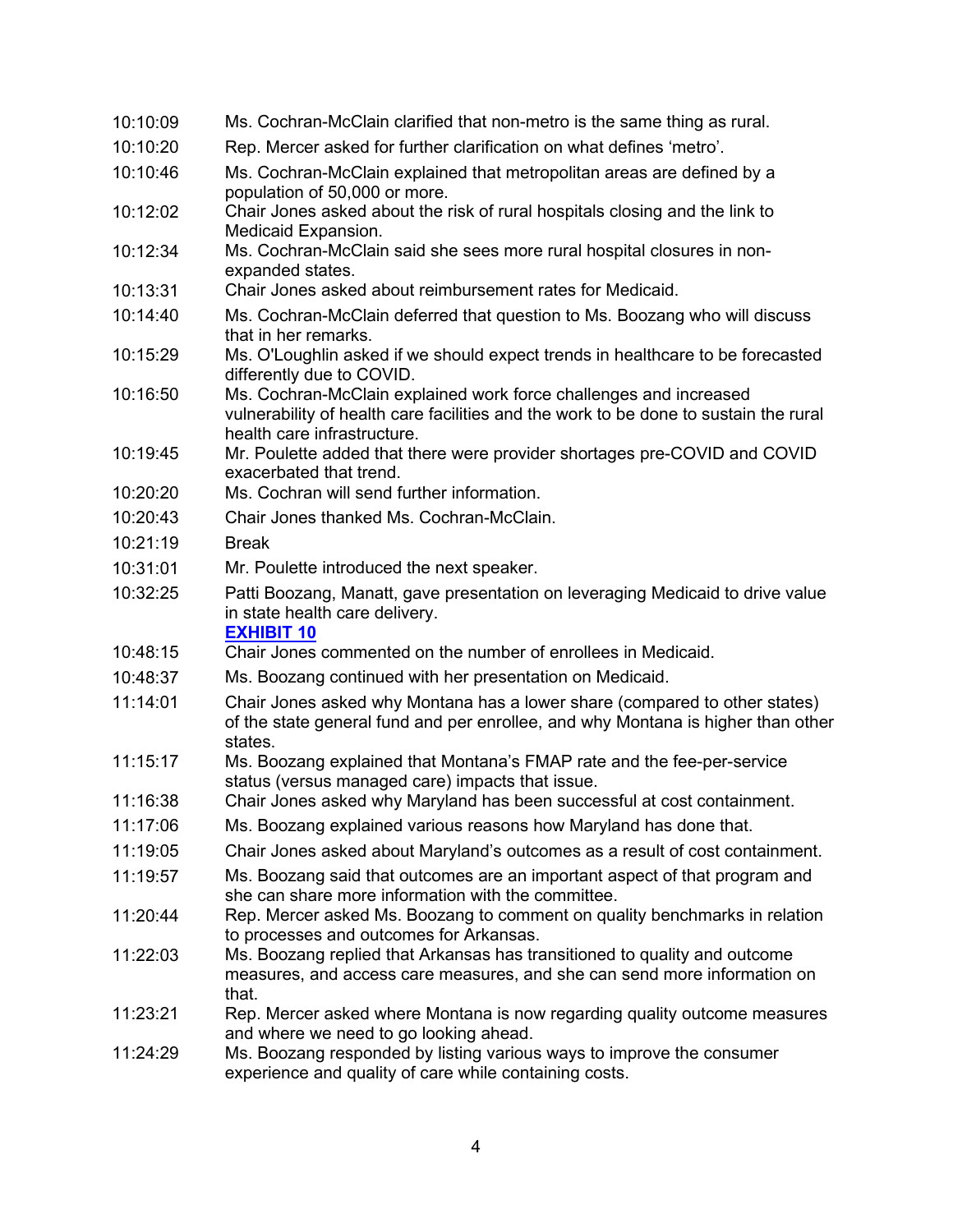- 11:26:53 Rep. Mercer asked specifically what we should be doing to improve outcomes and benchmark performance measures.
- 11:27:26 Ms. Boozang stated she has not looked at Montana's quality benchmarks.
- 11:27:48 Rep. Mercer commented that the committee would be interested in any input from any panelists to answer that question.
- 11:27:55 Chair Jones agreed that we need recommendations for the next steps.
- 11:28:47 Ms. O'Loughlin asked Ms. Boozang to comment on health outcomes for American Indians, impact of Medicaid expansion in reducing uninsured rates, and access for health services for American Indians. She further asked what other states are doing to improve access to health services for American Indians.
- 11:29:57 Ms. Boozang said a report coming out from the Montana Health Care Foundation shows some of the impacts of expansion on Native American populations. She also explained what other states are doing to improve tribal health services.
- 11:33:00 Mr. Haggerty commented on resources available online from a project that looked at economic and social determinates of health in rural and tribal communities.
- 11:33:51 Chair Jones thanked Ms. Boozang for her presentation.
- 11:34:31 Mr. Poulette summarized a report from Optumas.

#### **[EXHIBIT 11](https://leg.mt.gov/content/publications/fiscal/2023-Interim/March-2022/MARA-NASHP.pdf)**

- 11:42:30 Chair Jones explained hospital charge masters, negotiating discounts, reference base, and cost containment.
- 11:46:13 Mr. Poulette said we will have further updates at the next meeting.
- 11:46:32 Chair Jones added that reference base will be discussed more at the next meeting.

## **Public Comment**<br>11:46:55 Dr.

- Dr. Stephen Tahta, President and General Manager of Allegiance Benefit Plan Management, commented on Medicare reimbursement, the importance of patient data sharing, value-based care, the increase of total cost of care, and the impact of pay-for-performance programs, and what Allegiance has done.
- 11:50:46 Chair Jones asked for further comments.
- 11:51:05 Lunch
- 13:00:40 Chair Jones called meeting back to order.

#### **CI-121 Update and Example of Potential Impact**

- 13:00:56 Julia Pattin, LFD Analyst, asked Ms. Moore to begin the presentation.
- 13:01:37 Megan Moore, LSD Researcher, gave update on CI-121 and examples of potential impact.

#### **[EXHIBIT 12](https://leg.mt.gov/content/Committees/Interim/2021-2022/Revenue/Meetings/April-2022/CI-121-overview-potential-impacts.pdf)**

- 13:05:15 Ms. Pattin gave example.
- 13:09:02 Chair Jones clarified tax rates and mills.
- 13:09:28 Ms. Pattin explained local examples of what CI-121 would do to property taxes.
- 13:13:45 Ms. Moore explained potential revenue change from C-121 for counties and municipalities.
- 13:15:28 Ms. Pattin gave another example with a higher growth in property taxes collected.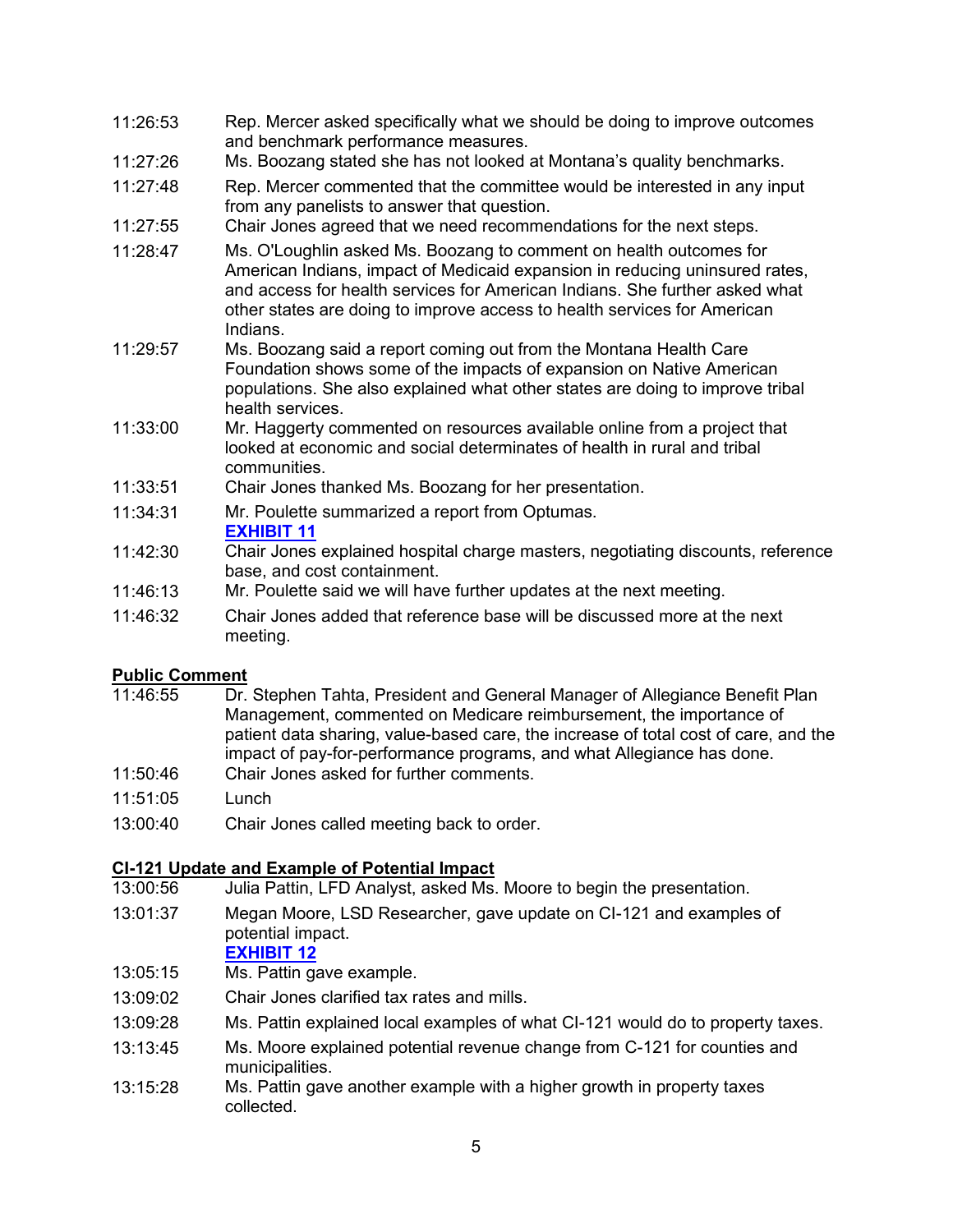| 13:17:15 | Ms. Moore explained possible outcomes if CI-121 passes.                                                                                                                                                                                                                                                                         |
|----------|---------------------------------------------------------------------------------------------------------------------------------------------------------------------------------------------------------------------------------------------------------------------------------------------------------------------------------|
| 13:21:03 | Chair Jones asked hypothetical question about a community already above the<br>cap that passes a bond before CI-121 passes, then who pays the bond.                                                                                                                                                                             |
| 13:21:49 | Ms. Moore explained that bond contracts are firm and that should be considered<br>in relation to the mill levy and the cap.                                                                                                                                                                                                     |
| 13:22:56 | Chair Jones commented that the 1.5% growth rate in the model is not realistic<br>based on historical rates.                                                                                                                                                                                                                     |
| 13:23:47 | Rep. Nave asked for an explanation of the 740 mill cap.                                                                                                                                                                                                                                                                         |
| 13:24:10 | Ms. Pattin explained how to calculate.                                                                                                                                                                                                                                                                                          |
| 13:26:16 | Rep. Nave clarified the answer and asked if the shift from residential property<br>tax to other property classes assumes that the revenue is the same.                                                                                                                                                                          |
| 13:27:20 | Ms. Pattin said that is correct and further explained the tax shift from CI-121.                                                                                                                                                                                                                                                |
| 13:28:06 | Rep. Nave asked if the legislature would have to weigh in on allowing the shift<br>from one class to another.                                                                                                                                                                                                                   |
| 13:28:23 | Chair Jones explained the shift would occur automatically based on formulas<br>and the legislature would not weigh in on allowing the shift.                                                                                                                                                                                    |
| 13:30:30 | Rep. Nave commented that the point of the initiative is to bring residential<br>property taxes down and to control government spending and she recognizes<br>the difficulties of implementing the initiative.                                                                                                                   |
| 13:32:08 | Rep. Beard pointed out that property taxes include voted-in bond issues that<br>drive up taxes, and it would be helpful to have bond council meet with the interim<br>committees to explain how to educate communities about the impact of a bond<br>election and that CI-121 will not have any impact on voted-in bond issues. |
| 13:34:05 | Rep. Carlson asked if another example can be prepared that shows the 7%<br>growth in property taxes collected for a house that was sold after the 2019 limit<br>was introduced.                                                                                                                                                 |
| 13:35:00 | Ms. Pattin said she can run that example.                                                                                                                                                                                                                                                                                       |
| 13:35:18 | Rep. Carlson asked if the line would be higher than the current line.                                                                                                                                                                                                                                                           |
| 13:35:33 | Ms. Pattin would like to run the numbers before she could answer.                                                                                                                                                                                                                                                               |
| 13:35:45 | Rep. Carlson commented that the property value would be higher after 2019.                                                                                                                                                                                                                                                      |
| 13:36:15 | Chair Jones commented that it would accelerate the line. He further commented<br>on the impact to high and low tax communities, and the difference for<br>communities that collect taxes versus fees.                                                                                                                           |
| 13:38:12 | Ms. Moore said it is not possible to calculate the mill cap on a property valued at<br>\$1.5 million because the rate is blended.                                                                                                                                                                                               |
| 13:38:18 | Chair Jones pointed out that the property taxes on higher value homes would go<br>down while the tax burden would shift to lower value properties, which is not the<br>intent of the initiative.                                                                                                                                |
| 13:39:58 | Mr. Iverson pointed out that values can't go down more than 2%.                                                                                                                                                                                                                                                                 |
| 13:40:40 | Mr. Haggerty said that other states have these types of programs and they have<br>experienced unintended consequences that need to be fixed and this approach<br>is not a good way to address government spending. He further pointed out that<br>property worth more than \$1.5 million gets a 20% tax discount.               |
| 13:44:11 | Chair Jones thanked Ms. Moore and Ms. Pattin for their work.                                                                                                                                                                                                                                                                    |
|          |                                                                                                                                                                                                                                                                                                                                 |

#### **Update on Revenue Interim Committee Studies**

13:43:38 Ms. Moore gave an update on the Revenue Interim Committee.